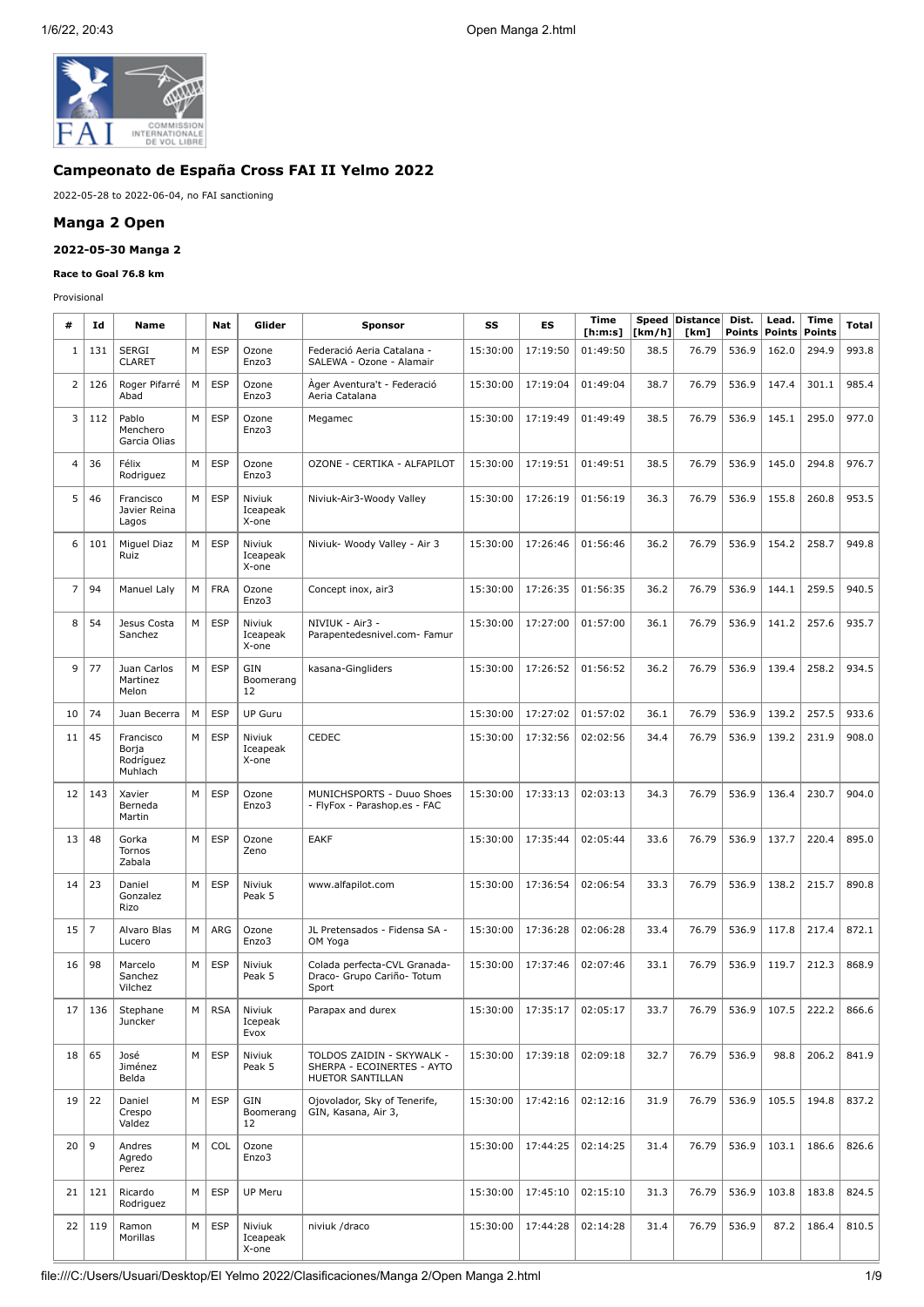| #  | Id  | Name                                               |   | Nat        | Glider                      | <b>Sponsor</b>                     | SS       | <b>ES</b> | <b>Time</b><br>[ <b>h</b> : <b>m</b> : <b>s</b> ] | Speed<br>[km/h] | <b>Distance</b><br>[km] | Dist.<br><b>Points</b> | Lead.<br><b>Points</b> | <b>Time</b><br><b>Points</b> | Total |
|----|-----|----------------------------------------------------|---|------------|-----------------------------|------------------------------------|----------|-----------|---------------------------------------------------|-----------------|-------------------------|------------------------|------------------------|------------------------------|-------|
| 23 | 128 | Ronny<br>Geijsen                                   | M | <b>NED</b> | Ozone<br>Enzo3              | Movares, A klopfenstein, PaHo      | 15:30:00 | 17:48:44  | 02:18:44                                          | 30.5            | 76.79                   | 536.9                  | 101.7                  | 170.6                        | 809.2 |
| 24 | 32  | Elio Muhlach<br>Rodriguez                          | M | <b>ESP</b> | Ozone<br>Enzo <sub>2</sub>  | https://cedeccantabria.com         | 15:30:00 | 17:44:22  | 02:14:22                                          | 31.4            | 76.79                   | 536.9                  | 84.6                   | 186.8                        | 808.3 |
| 25 | 30  | Eduardo<br>Lagoa                                   | M | POR        | Gin<br>Boomerang<br>11      | Flytime                            | 15:30:00 | 17:44:20  | 02:14:20                                          | 31.5            | 76.79                   | 536.9                  | 83.8                   | 186.9                        | 807.6 |
| 26 | 83  | Larry Pino<br>Mandry                               | M | <b>ESP</b> | Ozone<br>Enzo3              | Alfapilor                          | 15:30:00 | 17:44:20  | 02:14:20                                          | 31.5            | 76.79                   | 536.9                  | 83.0                   | 186.9                        | 806.8 |
| 27 | 85  | Lorenzo<br>Nadali                                  | M | <b>ITA</b> | Niviuk<br>Iceapeak<br>X-one | Scientific Team                    | 15:30:00 | 17:52:03  | 02:22:03                                          | 29.7            | 76.79                   | 536.9                  | 106.8                  | 158.5                        | 802.2 |
| 28 | 55  | Joao<br>Rodrigues                                  | M | <b>POR</b> | Ozone<br>Zeno               |                                    | 15:30:00 | 17:57:58  | 02:27:58                                          | 28.6            | 76.79                   | 536.9                  | 71.5                   | 137.5                        | 745.9 |
| 29 | 141 | Xabier<br>Gonzalez<br>Ruiz                         | М | <b>ESP</b> | Ozone<br>Zeno               |                                    | 15:30:00 | 18:01:11  | 02:31:11                                          | 28.0            | 76.79                   | 536.9                  | 68.6                   | 126.3                        | 731.8 |
| 30 | 41  | Francisco<br>Alcala<br>molina                      | M | <b>ESP</b> | Ozone<br>ZENO               |                                    | 15:30:00 | 18:03:16  | 02:33:16                                          | 27.6            | 76.79                   | 536.9                  | 63.7                   | 119.2                        | 719.8 |
| 31 | 31  | Eduardo<br>Lindo<br>Mimoso                         | M | <b>ESP</b> | Ozone<br>Mantra M7          |                                    | 15:30:00 | 18:07:46  | 02:37:46                                          | 26.8            | 76.79                   | 536.9                  | 70.6                   | 103.8                        | 711.3 |
| 32 | 16  | Benjamin<br>Empson                                 | M | <b>GBR</b> | Ozone<br>Enzo3              | www.profitablewebprojects.com      | 15:30:00 | 18:07:45  | 02:37:45                                          | 26.8            | 76.79                   | 536.9                  | 67.0                   | 103.9                        | 707.8 |
| 33 | 132 | Sergi<br><b>Ballester</b>                          | M | <b>ESP</b> | Niviuk<br>Peak 5            |                                    | 15:30:00 | 18:07:36  | 02:37:36                                          | 26.8            | 76.79                   | 536.9                  | 65.5                   | 104.4                        | 706.8 |
| 34 | 69  | José Javier<br>Castillejo                          | M | <b>ESP</b> | Ozone<br>Delta 4            |                                    | 15:30:00 | 18:10:24  | 02:40:24                                          | 26.3            | 76.79                   | 536.9                  | 72.0                   | 95.0                         | 703.9 |
| 35 | 92  | Manuel<br>Benitez<br>Fraysse                       | M | <b>ESP</b> | Ozone<br>Alpina 4           |                                    | 15:30:00 | 18:10:30  | 02:40:30                                          | 26.3            | 76.79                   | 536.9                  | 60.3                   | 94.7                         | 691.9 |
| 36 | 43  | Francisco<br>López<br>Ricardo                      | M | <b>ESP</b> | Ozone<br>Enzo3              | Alpha pilot                        | 15:30:00 | 17:19:40  | 01:49:40                                          | 38.5            | 71.61                   | 500.7                  | 156.9                  |                              | 657.6 |
| 37 | 82  | Konrad<br>Warzolek                                 | М | <b>ESP</b> | Niviuk X-<br>One            | AirParapente                       | 15:30:00 | 17:37:26  | 02:07:26                                          | 33.2            | 71.03                   | 496.7                  | 140.1                  |                              | 636.8 |
| 38 | 95  | Manuel<br>Miranda<br>Villanueva                    | M | <b>ESP</b> | Ozone<br>Delta 4            |                                    | 15:30:00 | 18:14:09  | 02:44:09                                          | 25.7            | 76.79                   | 536.9                  | 7.6                    | 82.5                         | 627.0 |
| 39 | 86  | Luis Bernal                                        | M | <b>ESP</b> | Niviuk<br>Artik 6           | Niviuk                             | 15:30:00 | 18:05:17  | 02:35:17                                          | 27.2            | 76.75                   | 536.6                  | 73.1                   |                              | 609.7 |
| 40 | 56  | Jon Iriarte<br>Arenaza                             | M | <b>ESP</b> | Ozone<br>Zeno               | EAKF                               | 15:30:00 | 17:48:37  | 02:18:37                                          | 30.5            | 73.57                   | 514.4                  | 92.1                   |                              | 606.5 |
| 41 | 26  | Dario<br>Dandeu                                    | M | <b>ITA</b> | GIN<br>Boomerang<br>12      |                                    | 15:30:00 |           |                                                   |                 | 64.60                   | 451.7                  | 136.2                  |                              | 587.9 |
| 42 | 105 | Miguel Angel<br>Ruiz<br>Morenate                   | M | <b>ESP</b> | <b>UP Guru</b>              | UP ESPAÑA - Draco - Dic<br>Express | 15:30:00 |           |                                                   |                 | 66.44                   | 464.5                  | 114.3                  |                              | 578.8 |
| 43 | 138 | Vasile<br>Bogdan<br>Clinciu                        | M | <b>ESP</b> | Ozone<br>Zeno               |                                    | 15:30:00 |           |                                                   |                 | 67.51                   | 472.0                  | 104.8                  |                              | 576.8 |
| 44 | 17  | <b>Boris</b><br>Miladinov                          | М | <b>ESP</b> | GIN<br>Boomerang<br>12      | Dparapente                         | 15:30:00 |           |                                                   |                 | 66.35                   | 463.9                  | 105.6                  |                              | 569.5 |
| 45 | 96  | Manuel Nieto<br>Maestre                            | M | <b>ESP</b> | Niviuk<br>Iceapeak<br>X-one | Ayto. Los Palacios y Vfca.         | 15:30:00 |           |                                                   |                 | 66.49                   | 464.9                  | 103.9                  |                              | 568.8 |
| 46 | 91  | Maite<br>Moreno                                    | M | <b>ESP</b> | PHI Scala                   | masparapente-alfapilot             | 15:30:00 |           |                                                   |                 | 71.11                   | 497.2                  | 71.0                   |                              | 568.2 |
| 47 | 67  | José Felix<br>Hormaetxe<br>Henry                   | M | <b>ESP</b> | Ozone<br>Zeolite GT         | <b>EAKF</b>                        | 15:30:00 |           |                                                   |                 | 70.05                   | 489.8                  | 74.1                   |                              | 563.9 |
| 48 | 44  | <b>FRANCISCO</b><br>ANGEL<br><b>HORMIGO</b><br>GIL | M | <b>ESP</b> | Ozone<br>Zeno               |                                    | 15:30:00 | 18:02:24  | 02:32:24                                          | 27.7            | 74.73                   | 522.5                  | 41.2                   |                              | 563.7 |
| 49 | 102 | Miguel<br>Fajardo<br>Hermoso                       | M | <b>ESP</b> | Niviuk<br>Peak 5            |                                    | 15:30:00 |           |                                                   |                 | 71.07                   | 496.9                  | 60.5                   |                              | 557.4 |
| 50 | 29  | David<br>Villarta Rodó                             | M | <b>ESP</b> | Ozone<br>Enzo3              |                                    | 15:30:00 |           |                                                   |                 | 65.78                   | 459.9                  | 95.8                   |                              | 555.7 |

 $\bar{z}$ 

 $\mathbb{Z}_2$ 

J.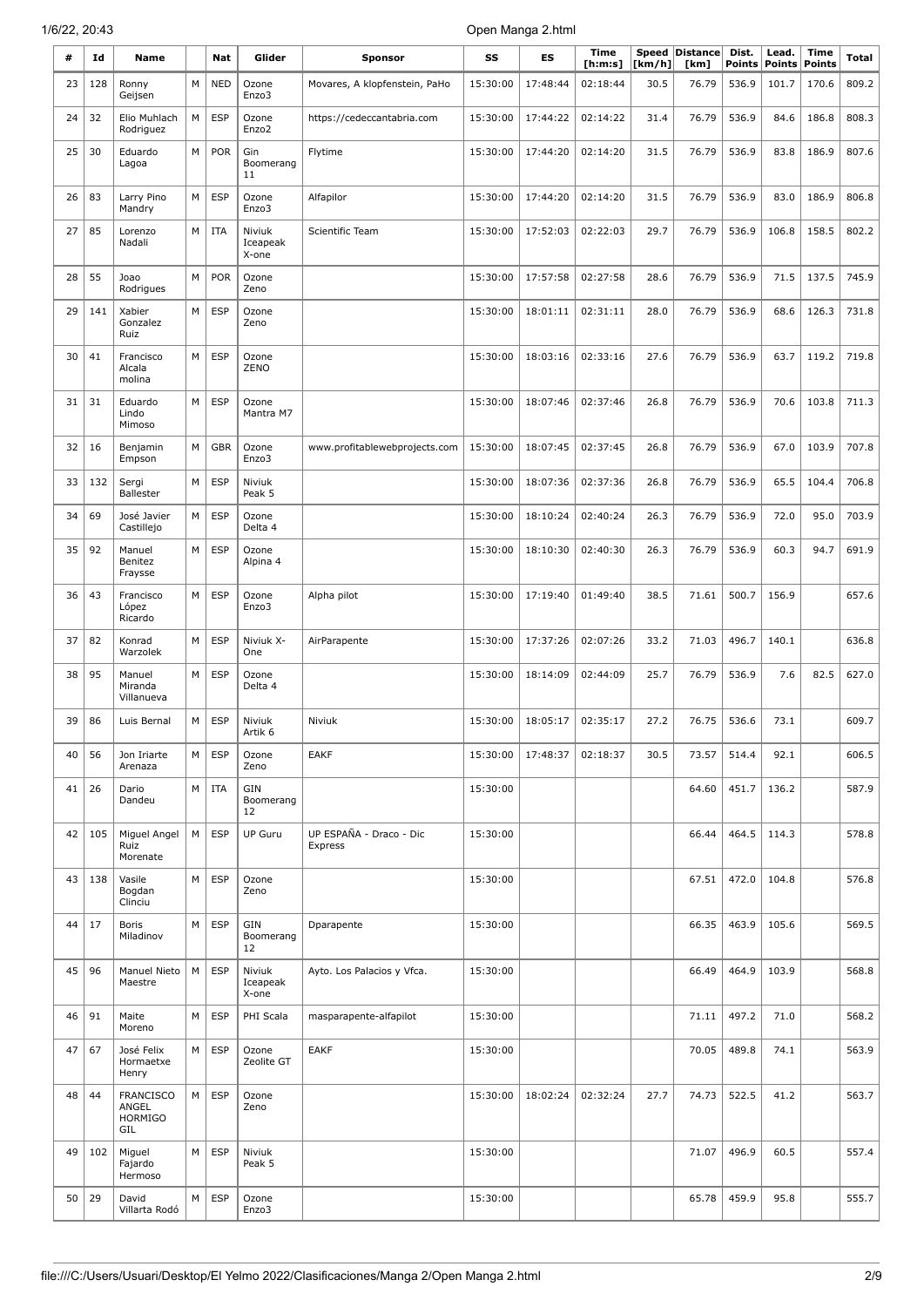| #  | Id  | Name                               |   | Nat        | Glider                      | <b>Sponsor</b>                                                                  | SS       | ES       | <b>Time</b><br>[ <b>h</b> : <b>m</b> : <b>s</b> ] | [km/h] | Speed Distance<br>[km] | Dist.<br><b>Points</b> | Lead.<br><b>Points Points</b> | <b>Time</b> | Total |
|----|-----|------------------------------------|---|------------|-----------------------------|---------------------------------------------------------------------------------|----------|----------|---------------------------------------------------|--------|------------------------|------------------------|-------------------------------|-------------|-------|
| 51 | 89  | Luis<br>Martinez<br>Iturbe         | М | <b>ESP</b> | GIN<br>Boomerang<br>12      | GinGliders - Kasana -<br>MunichSports - Chocolates<br>ITURBE - Molina de Aragón | 15:30:00 |          |                                                   |        | 63.78                  | 445.9                  | 108.2                         |             | 554.1 |
| 52 | 10  | antonio<br>ramos<br>moyano         | M | <b>ESP</b> | GIN<br>Leopard              |                                                                                 | 15:30:00 |          |                                                   |        | 68.74                  | 480.6                  | 67.4                          |             | 548.0 |
| 53 | 27  | David Cubel<br>Gallarte            | М | <b>ESP</b> | <b>UP Meru</b>              | TuviTándem                                                                      | 15:30:00 |          |                                                   |        | 64.93                  | 454.0                  | 90.9                          |             | 544.9 |
| 54 | 81  | Julian Molina                      | М | ARG        | Ozone<br>Zeolite GT         | caribbeanfreeflying.com                                                         | 15:30:00 |          |                                                   |        | 64.94                  | 454.1                  | 90.7                          |             | 544.8 |
| 55 | 75  | Juan Pavón<br>Muñoz                | M | <b>ESP</b> | Niviuk<br>Iceapeak<br>X-one |                                                                                 | 15:30:00 |          |                                                   |        | 67.40                  | 471.2                  | 73.1                          |             | 544.3 |
| 56 | 60  | Jose Abad<br>Vicente               | М | <b>ESP</b> | <b>UP Meru</b>              |                                                                                 | 15:30:00 |          |                                                   |        | 67.82                  | 474.2                  | 70.0                          |             | 544.2 |
| 57 | 40  | Fernando<br>Silla<br>Martinez      | M | <b>ESP</b> | <b>UP Meru</b>              | My pocket pvt. Ltd                                                              | 15:30:00 |          |                                                   |        | 66.76                  | 466.8                  | 70.4                          |             | 537.2 |
| 58 | 24  | Daniel<br>Vergara<br>Bravo         | М | <b>ESP</b> | GIN<br>Boomerang<br>12      |                                                                                 | 15:30:00 |          |                                                   |        | 62.21                  | 435.0                  | 96.9                          |             | 531.9 |
| 59 | 84  | Leovigildo<br>Monge<br>Monge       | м | <b>ESP</b> | Niviuk<br>Peak 5            |                                                                                 | 15:30:00 |          |                                                   |        | 70.99                  | 496.3                  | 31.2                          |             | 527.5 |
| 60 | 118 | Rafael Rosa<br>Prat                | M | <b>ESP</b> | Ozone<br>Alpina 4           | Federació Aèrea Catalana  <br>Strip-air                                         | 15:30:00 |          |                                                   |        | 69.29                  | 484.5                  | 32.6                          |             | 517.1 |
| 61 | 68  | Jose Ignacio<br>Arevalo<br>Guede   | M | <b>ESP</b> | Niviuk<br>Klimber 2<br>P    |                                                                                 | 15:30:00 |          |                                                   |        | 65.17                  | 455.7                  | 57.8                          |             | 513.5 |
| 62 | 57  | Jonatan<br>Sastre<br>Hernández     | M | <b>ESP</b> | Ozone<br>Delta 4            |                                                                                 | 15:30:00 |          |                                                   |        | 67.46                  | 471.7                  | 40.0                          |             | 511.7 |
| 63 | 87  | Luis Frechin<br>Buil               | M | <b>ESP</b> | MacPara<br>Magus            |                                                                                 | 15:30:00 |          |                                                   |        | 64.45                  | 450.6                  | 59.7                          |             | 510.3 |
| 64 | 3   | Albert Sardà                       | М | <b>ESP</b> | Advance<br>Sigma 11         |                                                                                 | 15:30:00 | 18:40:11 | 03:10:11                                          | 22.2   | 72.06                  | 503.8                  | 6.3                           |             | 510.1 |
| 65 | 51  | IVÁN COLÁS                         | М | <b>ESP</b> | <b>UP Guru</b>              |                                                                                 | 15:30:00 |          |                                                   |        | 58.83                  | 411.3                  | 88.4                          |             | 499.7 |
| 66 | 111 | oskar benito<br>gomez              | М | <b>ESP</b> | Niviuk<br>Peak 5            | Federación Vasca                                                                | 15:30:00 |          |                                                   |        | 69.10                  | 483.1                  | 16.5                          |             | 499.6 |
| 67 | 14  | Augusto<br>Clemente<br>Ramírez     | M | <b>ESP</b> | Niviuk<br>Artik 6           |                                                                                 | 15:30:00 | 18:40:13 | 03:10:13                                          | 22.2   | 71.02                  | 496.5                  |                               |             | 496.5 |
| 68 | 47  | Gonzalo<br>Pleguezuelos<br>Gomez   | М | <b>ESP</b> | Skywalk<br>Chili            |                                                                                 | 15:30:00 |          |                                                   |        | 69.76                  | 487.7                  | 2.3                           |             | 490.0 |
| 69 | 114 | Paulo<br>Herculano                 | М | POR        | GIN<br>Bonanza 2            |                                                                                 | 15:30:00 |          |                                                   |        | 64.57                  | 451.5                  | 18.8                          |             | 470.3 |
| 70 | 50  | Inigo Egana<br>Aizpurua            | M | <b>ESP</b> | AIRq Guru                   | EAKF/FVDA                                                                       | 15:30:00 |          |                                                   |        | 67.13                  | 469.4                  |                               |             | 469.4 |
| 71 | 64  | José<br>González<br>Ruiz           | M | <b>ESP</b> | Niviuk<br>Xone22            |                                                                                 | 15:30:00 |          |                                                   |        | 66.33                  | 463.8                  | 2.5                           |             | 466.3 |
| 72 | 76  | juan maiza                         | M | ESP        | GIN<br>Leopard              | Federacion Vasca                                                                | 15:30:00 |          |                                                   |        | 58.98                  | 412.4                  | 49.2                          |             | 461.6 |
| 73 | 53  | Javier Ruiz-<br>Larrea de<br>Tuero | M | <b>ESP</b> | Ozone<br>Mantra M7          | Alamair                                                                         | 15:30:00 |          |                                                   |        | 64.32                  | 449.7                  | 9.4                           |             | 459.1 |
| 74 | 124 | Robinson<br>Altieri<br>Sánchez     | M | <b>ESP</b> | Ozone<br>Enzo3              |                                                                                 | 15:30:00 |          |                                                   |        | 58.71                  | 410.5                  | 47.6                          |             | 458.1 |
| 75 | 33  | Enric Moyes<br>Valls               | М | <b>ESP</b> | Niviuk<br>Artik 6           |                                                                                 | 15:30:00 |          |                                                   |        | 58.97                  | 412.3                  | 40.6                          |             | 452.9 |
| 76 | 58  | Jorge Munoz                        | M | <b>ESP</b> | Advance XI                  |                                                                                 | 15:30:00 |          |                                                   |        | 64.62                  | 451.8                  |                               |             | 451.8 |
| 77 | 140 | Virgilio Ortiz<br>Martin           | M | <b>ESP</b> | Ozone<br>Delta 4            | Vinos Fortis Montaraz                                                           | 15:30:00 |          |                                                   |        | 58.23                  | 407.1                  | 43.4                          |             | 450.5 |
| 78 | 28  | David Polo                         | M | <b>ESP</b> | Advance<br>Sigma 11         | Federació Aèria Catalana -<br>Draconexion                                       | 15:30:00 |          |                                                   |        | 60.98                  | 426.4                  | 19.1                          |             | 445.5 |
| 79 | 107 | Nani Pons<br>Guasch                | M | ESP        | Niviuk<br>Artik 6           |                                                                                 | 15:30:00 |          |                                                   |        | 57.46                  | 401.7                  | 35.8                          |             | 437.5 |
| 80 | 137 | Txus Blanco<br>Zabaleta            | M | <b>ESP</b> | Niviuk<br>Artik 5           | Electronica y Carretillas Toyota                                                | 15:30:00 |          |                                                   |        | 58.21                  | 407.0                  | 27.7                          |             | 434.7 |

 $\bar{z}$ 

 $\mathbb{Z}_2$ 

J.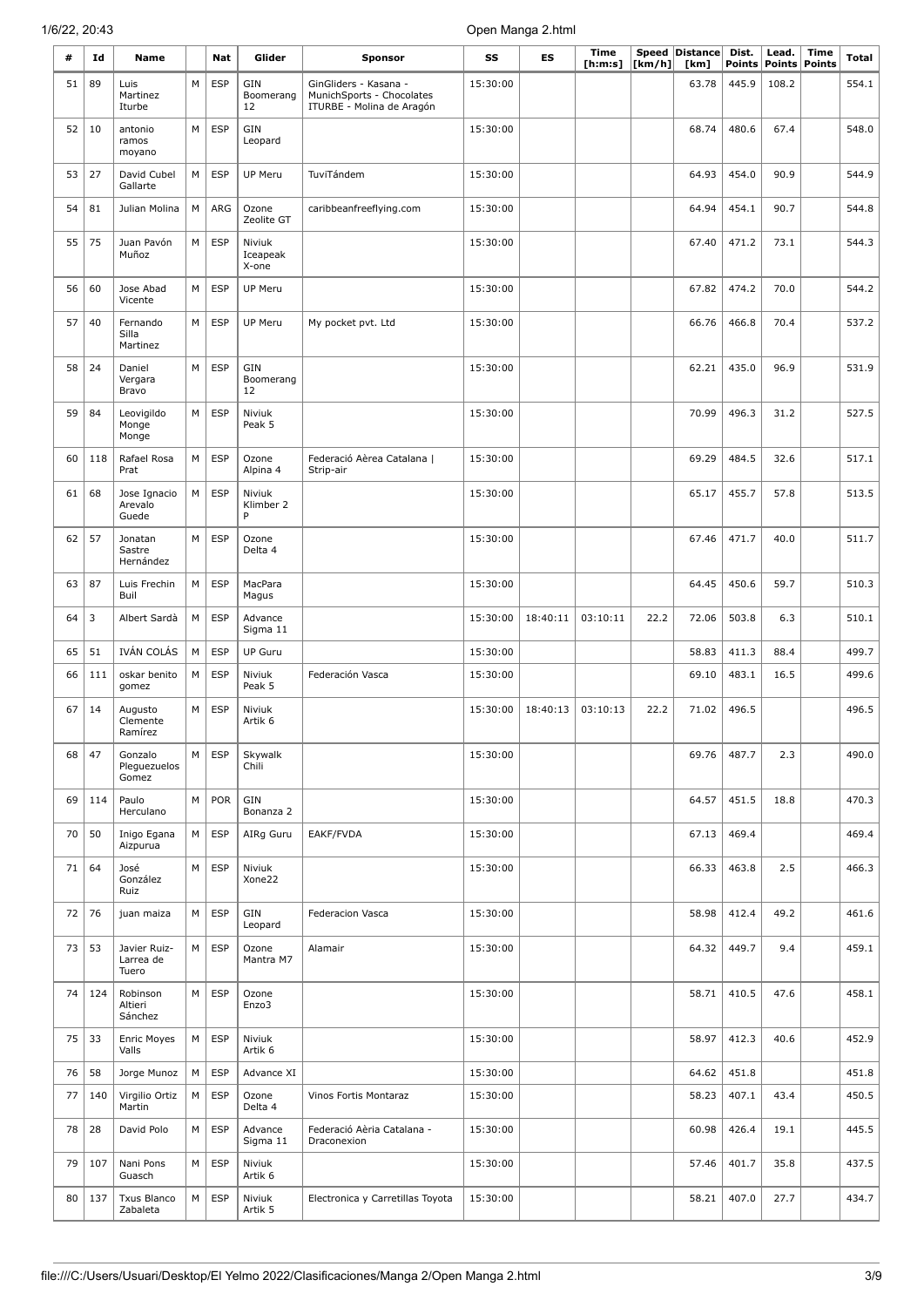| #   | Id  | Name                                   |   | Nat        | Glider                      | <b>Sponsor</b>                                      | SS       | ES | <b>Time</b><br>[ h: m: s] | Speed<br>[km/h] | Distance<br>[km] | Dist.<br><b>Points</b> | Lead.<br><b>Points</b> | <b>Time</b><br><b>Points</b> | Total |
|-----|-----|----------------------------------------|---|------------|-----------------------------|-----------------------------------------------------|----------|----|---------------------------|-----------------|------------------|------------------------|------------------------|------------------------------|-------|
| 81  | 73  | Joseba<br>Sobrón<br>Mendibil           | M | <b>ESP</b> | Niviuk<br>Iceapeak<br>X-one | EAKF / FVDA                                         | 15:30:00 |    |                           |                 | 60.74            | 424.7                  | 7.5                    |                              | 432.2 |
| 82  | 20  | DANI<br>MARTINEZ                       | M | <b>ESP</b> | Skywalk<br>Chili            | Segura Activa - OlivAir -<br>Skywalk España         | 15:30:00 |    |                           |                 | 54.85            | 383.5                  | 43.5                   |                              | 427.0 |
| 83  | 6   | Álvaro<br>Romero<br>Camacho            | M | <b>ESP</b> | Niviuk<br>Artik 6           | MI PADRE                                            | 15:30:00 |    |                           |                 | 55.32            | 386.8                  | 36.8                   |                              | 423.6 |
| 84  | 120 | Raúl<br>González<br>Monaj              | M | <b>ESP</b> | 777 Queen<br>$\overline{2}$ |                                                     | 15:30:00 |    |                           |                 | 58.70            | 410.4                  | 13.0                   |                              | 423.4 |
| 85  | 125 | Rodrigo<br>Pleguezuelos<br>Gómez       | M | <b>ESP</b> | Skywalk<br>Caenne           | Colibrí clothes                                     | 15:30:00 |    |                           |                 | 59.76            | 417.9                  |                        |                              | 417.9 |
| 86  | 79  | Juan Manuel<br>Garcia<br>Guerrero      | M | <b>ESP</b> | MacPara<br>Magus            | Aíre y vuelo                                        | 15:30:00 |    |                           |                 | 53.64            | 375.1                  | 37.8                   |                              | 412.9 |
| 87  | 5   | Alvaro<br>Castellano<br>Molina         | M | <b>ESP</b> | Ozone<br>Zeno               |                                                     | 15:30:00 |    |                           |                 | 55.95            | 391.2                  |                        |                              | 391.2 |
| 88  | 13  | Arturo Peiró<br>Balda                  | M | <b>ESP</b> | UP Meru                     |                                                     | 15:30:00 |    |                           |                 | 53.57            | 374.5                  | 10.5                   |                              | 385.0 |
| 89  | 15  | Ben Kendall                            | M | <b>USA</b> | <b>UP Meru</b>              | <b>WARREN FILMS</b>                                 | 15:30:00 |    |                           |                 | 50.69            | 354.4                  | 27.0                   |                              | 381.4 |
| 90  | 142 | Xavi Liria                             | M | <b>ESP</b> | MacPara<br>Eden 7           | Mundosa, Federació Aèria<br>catalana, Aire y vuelo  | 15:30:00 |    |                           |                 | 53.34            | 373.0                  | 7.0                    |                              | 380.0 |
| 91  | 88  | Luis Linde<br>Contreras                | M | <b>ESP</b> | Skywalk X-<br>Alps 5        | Zen Parapente                                       | 15:30:00 |    |                           |                 | 49.80            | 348.2                  | 19.9                   |                              | 368.1 |
| 92  | 35  | felipe<br>hernandez                    | M | <b>ESP</b> | Niviuk<br>Peak 5            |                                                     | 15:30:00 |    |                           |                 | 52.44            | 366.6                  |                        |                              | 366.6 |
| 93  | 109 | Oriol<br>Cervelló<br>Nogués            | M | <b>ESP</b> | Ozone<br>Zeno               |                                                     | 15:30:00 |    |                           |                 | 47.99            | 335.5                  | 20.5                   |                              | 356.0 |
| 94  | 66  | José Antonio<br>Pérez Jorge            | М | <b>ESP</b> | PHI Scala<br>xalp           | Ninguno                                             | 15:30:00 |    |                           |                 | 49.75            | 347.8                  |                        |                              | 347.8 |
| 95  | 146 | Manuel<br>Damian<br>Alonso<br>Alvarez  | M | <b>ESP</b> | Niviuk<br>Peak 5            |                                                     | 15:30:00 |    |                           |                 | 47.09            | 329.3                  | 14.7                   |                              | 344.0 |
| 96  | 12  | Antonio<br>Martinez<br>Perez De<br>Cea | M | <b>ESP</b> | Ozone<br>Zeno               | MISCO.SA                                            | 15:30:00 |    |                           |                 | 47.10            | 329.3                  | 11.0                   |                              | 340.3 |
| 97  | 133 | Sergio<br>Sánchez<br>Plaza             | M | <b>ESP</b> | UP Meru                     |                                                     | 15:30:00 |    |                           |                 | 46.66            | 326.2                  |                        |                              | 326.2 |
| 98  | 129 | Rui<br>Nascimento                      | M | <b>POR</b> | <b>UP Guru</b>              |                                                     | 15:30:00 |    |                           |                 | 45.60            | 318.8                  |                        |                              | 318.8 |
| 99  | 19  | Cecilio<br>Valenzuela<br>Requena       | M | <b>ESP</b> | <b>UP Guru</b>              | UP-parapentes.es<br>Denubeanube.com                 | 15:30:00 |    |                           |                 | 44.21            | 309.1                  |                        |                              | 309.1 |
| 100 | 130 | Salvador<br>Ripoll                     | M | <b>ESP</b> | Niviuk<br>Iceapeak<br>X-one | Parapente costa calida. Famur                       | 15:30:00 |    |                           |                 | 41.74            | 291.8                  |                        |                              | 291.8 |
| 101 | 135 | Sofia Rebollo<br>Rebollo               | M | <b>ESP</b> | Ozone<br>Zeno               | TALLERES REBOLLO MALAGA                             | 15:30:00 |    |                           |                 | 38.00            | 265.7                  |                        |                              | 265.7 |
| 102 | 52  | Javier Garcia<br>Contreras             | M | <b>ESP</b> | GIN<br>Camino               |                                                     | 15:30:00 |    |                           |                 | 37.88            | 264.9                  |                        |                              | 264.9 |
| 103 | 21  | DANIEL<br>MEZIAT<br><b>DESPIERTO</b>   | M | <b>ESP</b> | UP Meru                     | denubeanube.com                                     | 15:30:00 |    |                           |                 | 37.86            | 264.7                  |                        |                              | 264.7 |
| 104 | 93  | Manuel<br><b>Bustos Soto</b>           | M | <b>ESP</b> | Niviuk<br>Iceapeak<br>X-one |                                                     | 15:30:00 |    |                           |                 | 37.54            | 262.4                  |                        |                              | 262.4 |
| 105 | 144 | Xavier<br>Segura Jobal                 | M | <b>ESP</b> | Ozone<br>Zeno               | My pocket and my wife                               | 15:30:00 |    |                           |                 | 36.89            | 257.9                  |                        |                              | 257.9 |
| 106 | 71  | Jose Manuel<br>Reina Lagos             | M | <b>ESP</b> | Niviuk<br>Peak 5            | Excavaciones y transportes<br>Benalvalle            | 15:30:00 |    |                           |                 | 36.63            | 256.1                  |                        |                              | 256.1 |
| 107 | 63  | José Chorão                            | M | <b>POR</b> | Niviuk<br>Artik5            |                                                     | 15:30:00 |    |                           |                 | 36.56            | 255.6                  |                        |                              | 255.6 |
| 108 | 147 | Jordi Roset<br>Llobet                  | M | <b>ESP</b> | Ozone<br>Alpina 4           | Salewa / FAC                                        | 15:30:00 |    |                           |                 | 36.35            | 254.1                  |                        |                              | 254.1 |
| 109 | 110 | Oscar Falcon<br>Soldevila              | M | PRK        | Niviuk<br>Icepeak<br>Evox   | NIVIUK, ALFAPILOT, AGER<br>AVENTURA'T, PARAPENTE TV | 15:30:00 |    |                           |                 | 28.92            | 202.2                  |                        |                              | 202.2 |

 $\hat{\mathcal{A}}$ 

 $\sim$ 

 $\mathcal{A}_\mathrm{c}$ 

 $\bar{z}$ 

 $\bar{\bar{z}}$ 

J.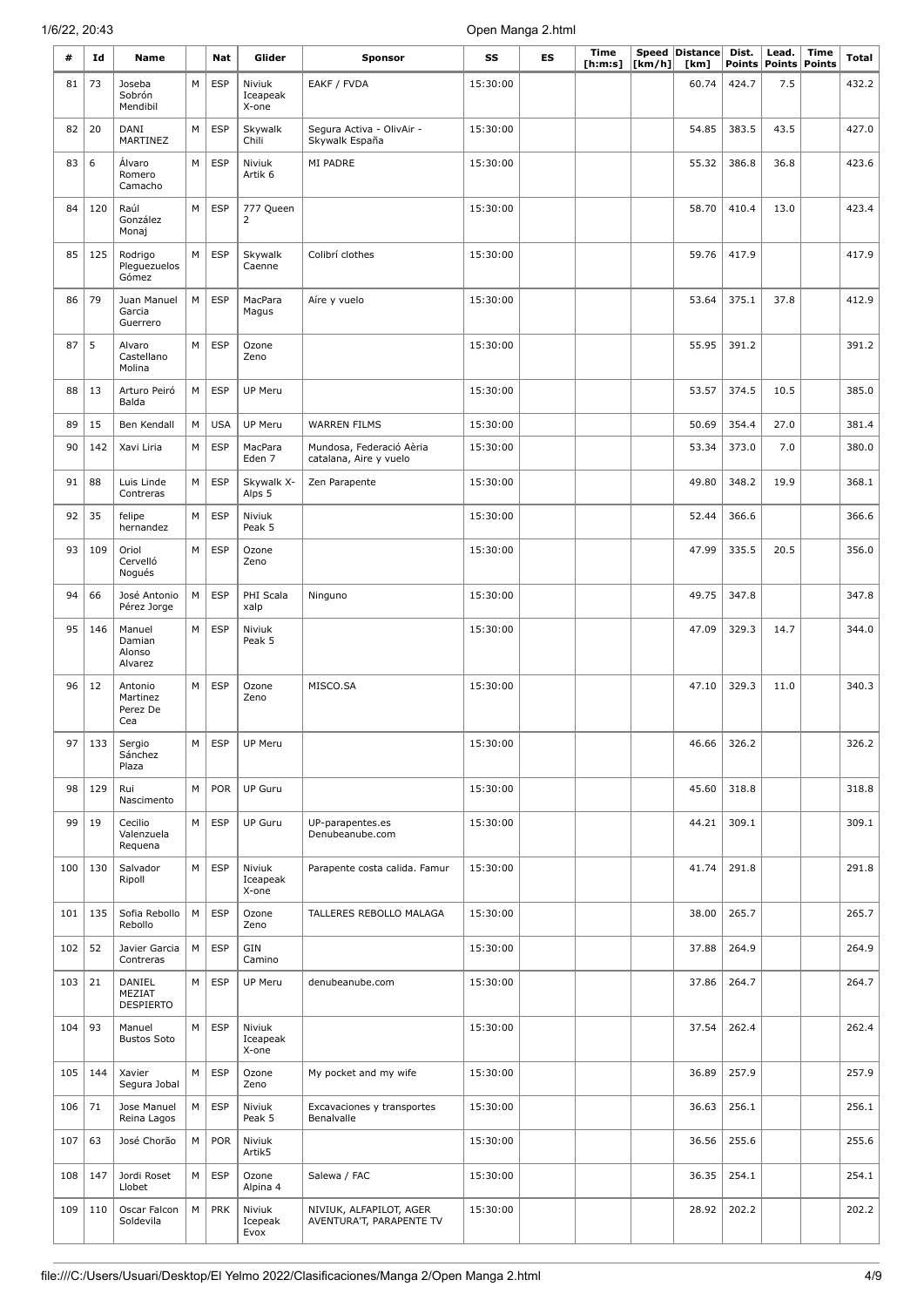| #   | Id             | Name                                          |   | Nat        | Glider                                | <b>Sponsor</b>                             | SS       | ES | <b>Time</b><br>[h:m:s] | $\lfloor \mathsf{km}/\mathsf{h} \rfloor$ | Speed Distance<br>[km] | Dist.<br>Points | Lead.<br><b>Points</b> | <b>Time</b><br><b>Points</b> | <b>Total</b> |
|-----|----------------|-----------------------------------------------|---|------------|---------------------------------------|--------------------------------------------|----------|----|------------------------|------------------------------------------|------------------------|-----------------|------------------------|------------------------------|--------------|
| 110 | 39             | Fernando<br>Gavin Gracia                      | М | <b>ESP</b> | Niviuk<br>Artik <sub>6</sub>          |                                            | 15:30:00 |    |                        |                                          | 27.12                  | 189.6           |                        |                              | 189.6        |
| 111 | $\mathbf{1}$   | Adrià Fabra<br>Amorós                         | М | <b>ESP</b> | Niviuk<br>Ikuma 2                     |                                            | 15:30:00 |    |                        |                                          | 26.52                  | 185.4           |                        |                              | 185.4        |
| 112 | 104            | Miguel<br>Villarta                            | М | <b>ESP</b> | Skywalk<br><b>CAYENNE 5</b>           | Federació Aèria Catalana                   | 15:30:00 |    |                        |                                          | 26.08                  | 182.4           |                        |                              | 182.4        |
| 113 | 38             | <b>FERNANDO</b><br>SARRALDE<br><b>VIZUETE</b> | M | <b>ESP</b> | Axis Venus                            | ALMENDRAS SARRALDE                         | 15:30:00 |    |                        |                                          | 25.27                  | 176.7           |                        |                              | 176.7        |
| 114 | 115            | Pedro<br>Gomez<br>Vazquez                     | M | <b>ESP</b> | U-Turn<br>VISION                      | Alfapilot                                  | 15:30:00 |    |                        |                                          | 24.09                  | 168.4           |                        |                              | 168.4        |
| 115 | 11             | Antonio<br>Javier<br>Sanchez<br>Casado        | М | <b>ESP</b> | <b>NOVA</b><br>MENTOR 6               |                                            | 15:30:00 |    |                        |                                          | 23.88                  | 167.0           |                        |                              | 167.0        |
| 116 | $\overline{2}$ | AFRANIO<br>GONZALEZ<br>CABRERA                | M | <b>ESP</b> | Ozone<br>Zeno                         |                                            | 15:30:00 |    |                        |                                          | 23.07                  | 161.3           |                        |                              | 161.3        |
| 117 | 59             | Jorge<br>Rodriguez<br>Gomez                   | М | <b>ESP</b> | UP Meru                               | Galicia Canibal                            | 15:30:00 |    |                        |                                          | 23.00                  | 160.8           |                        |                              | 160.8        |
| 118 | 34             | Eva Vinuesa<br>Prieto                         | М | <b>ESP</b> | Ozone<br>Delta 4                      |                                            | 15:30:00 |    |                        |                                          | 22.97                  | 160.6           |                        |                              | 160.6        |
| 119 | 113            | Paco<br>Navarro<br>Gonzalez                   | М | <b>ESP</b> | MacPara<br>Magus                      | Aireyvuelo                                 | 15:30:00 |    |                        |                                          | 22.35                  | 156.3           |                        |                              | 156.3        |
| 120 | 116            | Pere Valles                                   | М | <b>ESP</b> | UP Meru                               |                                            | 15:30:00 |    |                        |                                          | 22.29                  | 155.9           |                        |                              | 155.9        |
| 121 | 80             | Juan Miguel<br>Olmo<br>Martínez               | М | <b>ESP</b> | Niviuk<br>Peak 5                      |                                            | 15:30:00 |    |                        |                                          | 22.24                  | 155.5           |                        |                              | 155.5        |
| 122 | $\overline{4}$ | Alejandra<br>Criado                           | M | <b>ESP</b> | Ozone<br>Delta 2                      |                                            | 15:30:00 |    |                        |                                          | 22.20                  | 155.2           |                        |                              | 155.2        |
| 123 | 108            | Óliver<br>Álvarez<br>Lorenzo                  | М | <b>ESP</b> | Axis Comet<br>3                       | Meycatec                                   | 15:30:00 |    |                        |                                          | 21.97                  | 153.6           |                        |                              | 153.6        |
| 124 | 61             | Jose Madrid<br>Carmona                        | M | <b>ESP</b> | Ozone<br>Delta 4                      | Cold beer                                  | 15:30:00 |    |                        |                                          | 20.82                  | 145.6           |                        |                              | 145.6        |
| 125 | 70             | jose luis<br>martinez<br>novoa                | М | <b>ESP</b> | Ozone<br>delta 3                      |                                            | 15:30:00 |    |                        |                                          | 20.77                  | 145.2           |                        |                              | 145.2        |
| 126 | 134            | Silvia<br>Ventura                             | М | POR        | Ozone<br>Mantra M7                    |                                            | 15:30:00 |    |                        |                                          | 20.64                  | 144.3           |                        |                              | 144.3        |
| 127 | 37             | Fermin<br>Montaner<br>Morant                  | M | <b>ESP</b> | SOL<br>Paragliders<br>LT <sub>1</sub> | montaner.de; DGF Rhein-<br>Mosel-Lahn e.V. | 15:30:00 |    |                        |                                          | 19.88                  | 139.0           |                        |                              | 139.0        |
| 128 | 25             | Daniel del<br>Castillo                        | М | <b>ESP</b> | MacPara<br>Elan 3                     | MACPARA, AIRE Y VUELO                      | 15:30:00 |    |                        |                                          | 7.42                   | 51.8            |                        |                              | 51.8         |
| 129 | 97             | Marcelo<br>Gazzolo<br>Rossi                   | М | ARG        | Peak 4                                |                                            | 15:30:00 |    |                        |                                          | 7.27                   | 50.8            |                        |                              | 50.8         |
| 130 | 18             | Carlos<br>Cordero<br>arteaga                  | М | <b>ESP</b> | 777 Rook 3                            |                                            | 15:30:00 |    |                        |                                          | 6.60                   | 46.1            |                        |                              | 46.1         |
| 131 | 8              | Ana Maria<br>Sancho<br>Frisuelos              | М | <b>ESP</b> | Niviuk<br>Peak 5                      | www.monteholiday.com                       | 15:30:00 |    |                        |                                          | 6.43                   | 45.0            |                        |                              | 45.0         |
| 132 | 145            | Felipe Jose<br>Silva<br>Fernandez             | M | <b>ESP</b> | Ozone<br>Zeolite GT                   |                                            | 15:30:00 |    |                        |                                          | 5.99                   | 41.9            |                        |                              | 41.9         |
| 133 | 106            | Miquel<br>Serralta<br>Riera                   | M | <b>ESP</b> | Skywalk<br>Caenne                     |                                            | 15:30:00 |    |                        |                                          | 5.14                   | 36.0            |                        |                              | 36.0         |
| 134 | 42             | Francisco<br>Arenas<br>Hernando               | M | <b>ESP</b> | Advance<br>Omega X-<br>Apls 3         | No                                         | 15:30:00 |    |                        |                                          | 5.12                   | 35.8            |                        |                              | 35.8         |
| 135 | 103            | Miguel<br>Gonzalez<br>Cuesta                  | М | <b>ESP</b> | Swing<br>Nyos RS                      | www.clubparapenteferrol.com                | 15:30:00 |    |                        |                                          | 5.10                   | 35.7            |                        |                              | 35.7         |
| 136 | 49             | Gregorio<br>González<br>Oliva                 | M | <b>ESP</b> | Niviuk<br>Iceapeak<br>X-one           |                                            | 15:30:00 |    |                        |                                          | 4.00                   | 28.0            |                        |                              | 28.0         |
| 136 | 99             | Mario Arque<br>Domingo                        | M | <b>ESP</b> | MacPara<br>Magus                      | Perfils - Revista Parapente                |          |    |                        |                                          | 4.00                   | 28.0            |                        |                              | 28.0         |

 $\bar{z}$ 

 $\mathbb{Z}_2$ 

J.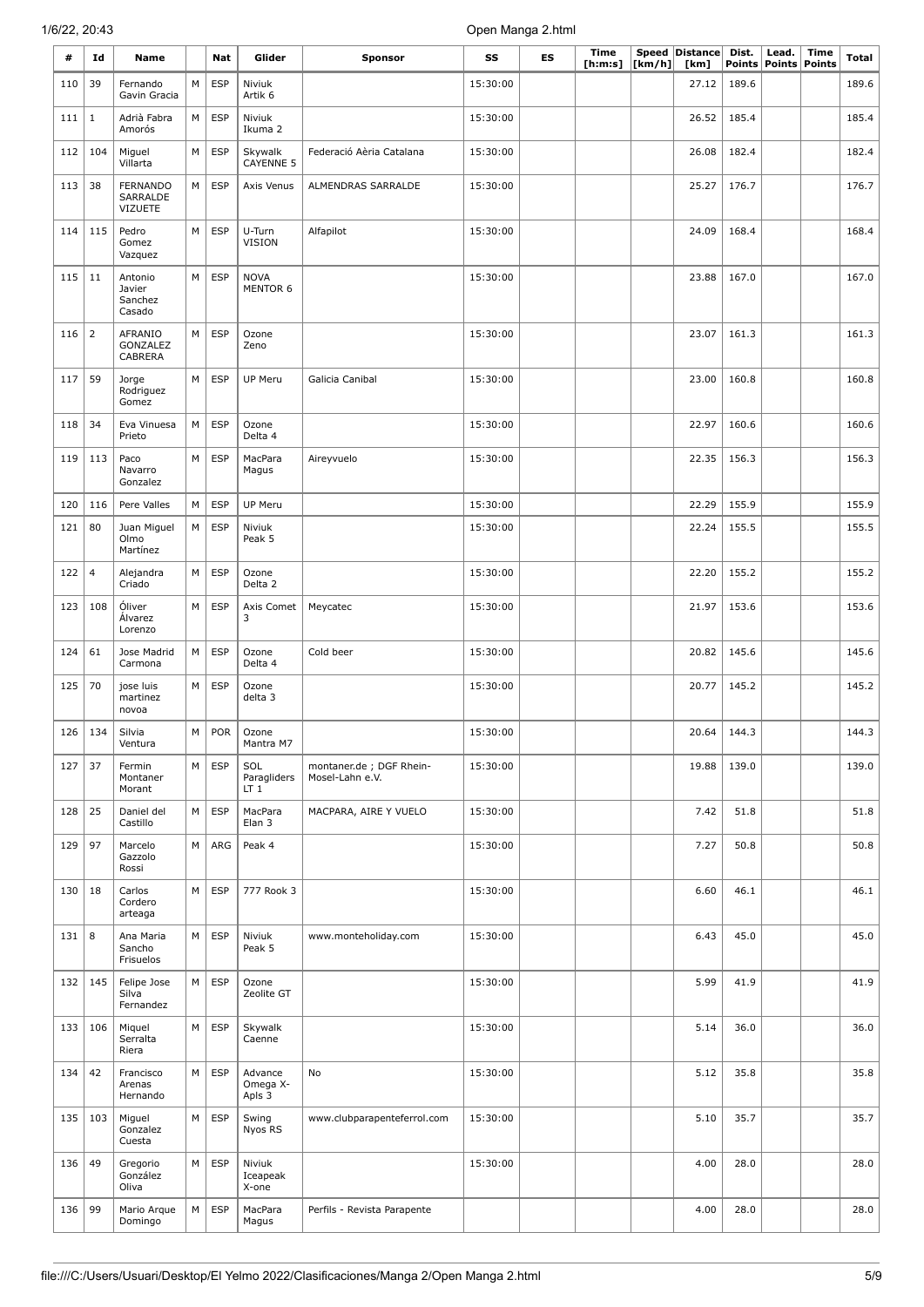| #   | Id  | Name                              |   | <b>Nat</b> | Glider         | <b>Sponsor</b>                          | SS | ES | Time<br>[ h: m: s]   [ km/h ] | Speed Distance<br>[km] | Dist. | Lead. | Time<br>Points   Points   Points | <b>Total</b> |
|-----|-----|-----------------------------------|---|------------|----------------|-----------------------------------------|----|----|-------------------------------|------------------------|-------|-------|----------------------------------|--------------|
| 136 | 127 | Roman<br>Olyukhnych               | м | UKR        | UP Guru        | masparapente<br>Gravityparagliders Apco |    |    |                               | 4.00                   | 28.0  |       |                                  | 28.0         |
| 136 | 100 | Mateu<br>Bendicho                 | м | <b>ESP</b> | UP Meru        |                                         |    |    |                               | 4.00                   | 28.0  |       |                                  | 28.0         |
| 136 | 122 | Ricardo<br>Paulo Roma<br>da Leite | м | <b>POR</b> | Ozone<br>Enzo3 | AbouaAboua                              |    |    |                               | 4.00                   | 28.0  |       |                                  | 28.0         |

### **Task definition**

| No     | Leg Dist.        | Id     | Radius             | Open  | Close | <b>Coordinates</b>          | <b>Altitude</b> |
|--------|------------------|--------|--------------------|-------|-------|-----------------------------|-----------------|
| 1      | $0.0 \text{ km}$ | D01093 | $400 \text{ m}$    | 13:45 | 15:30 | Lat: 37.75206 Lon: -3.64601 | 930 m           |
| $2$ SS | $1.7 \text{ km}$ | A04038 | 13000 m            | 15:30 | 19:00 | Lat: 37.83021 Lon: -3.7758  | 420 m           |
| 3      | $6.1 \text{ km}$ | B08090 | $4000 \; \text{m}$ | 15:30 | 19:00 | Lat: 37.78249 Lon: -3.55923 | 900 m           |
| 4      | 13.1 km          | B03047 | $400 \text{ m}$    | 15:30 | 19:00 | Lat: 37.74331 Lon: -3.67948 | 470 m           |
| 5      | 36.9 km          | A09045 | $1000 \;{\rm m}$   | 15:30 | 19:00 | Lat: 37.87186 Lon: -3.454   | 450 m           |
| 6 ES   | 72.2 km          | B39117 | $4000 \; \text{m}$ | 15:30 | 19:00 | Lat: 37.90104 Lon: -3.00684 | 1170 m          |
| 7      | 76.8 km          | A42053 | 3000 m             | 15:30 | 19:00 | Lat: 37.91308 Lon: -3.1375  | 530 m           |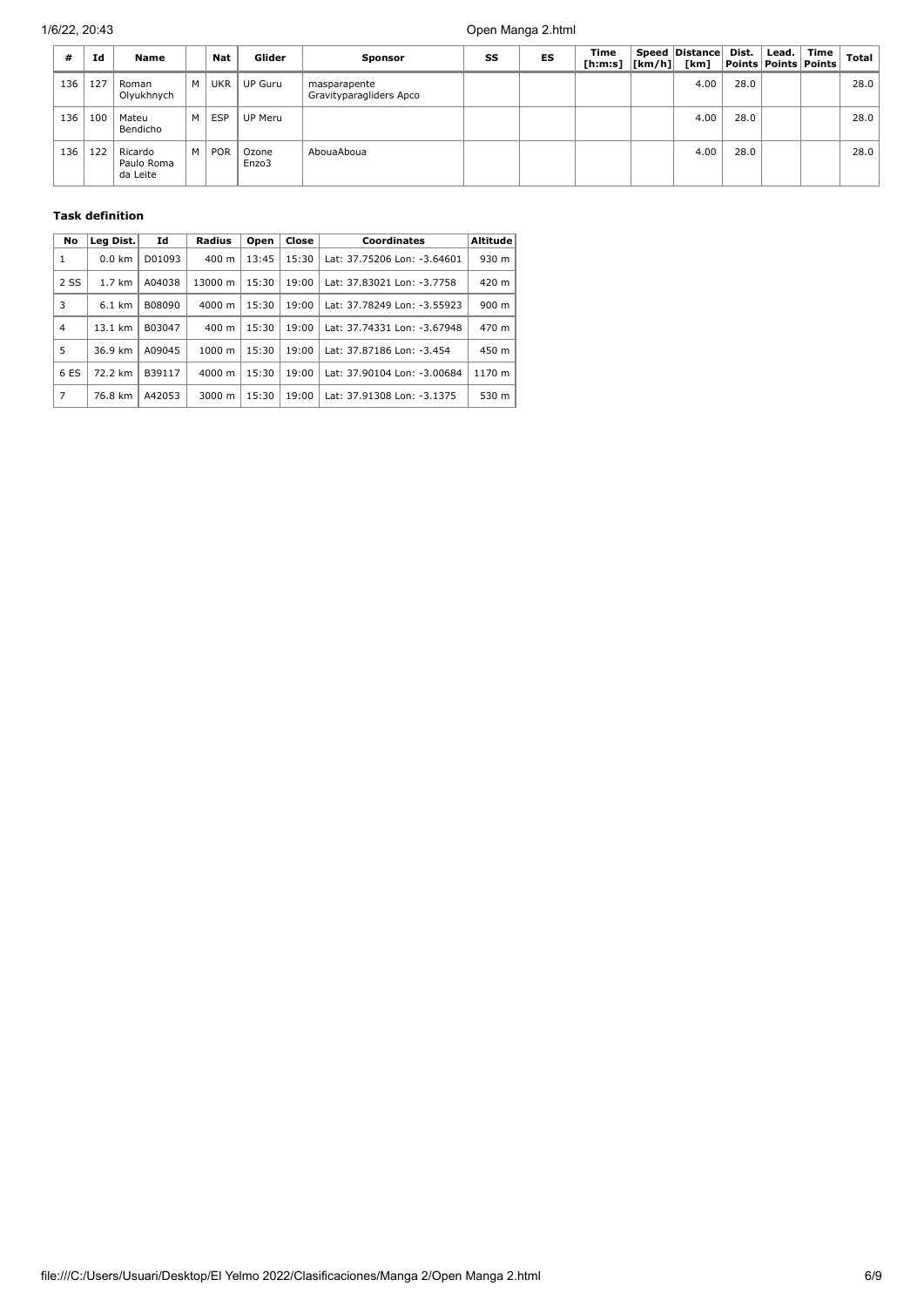**Pilots not yet processed (NYP)**

**Id Name**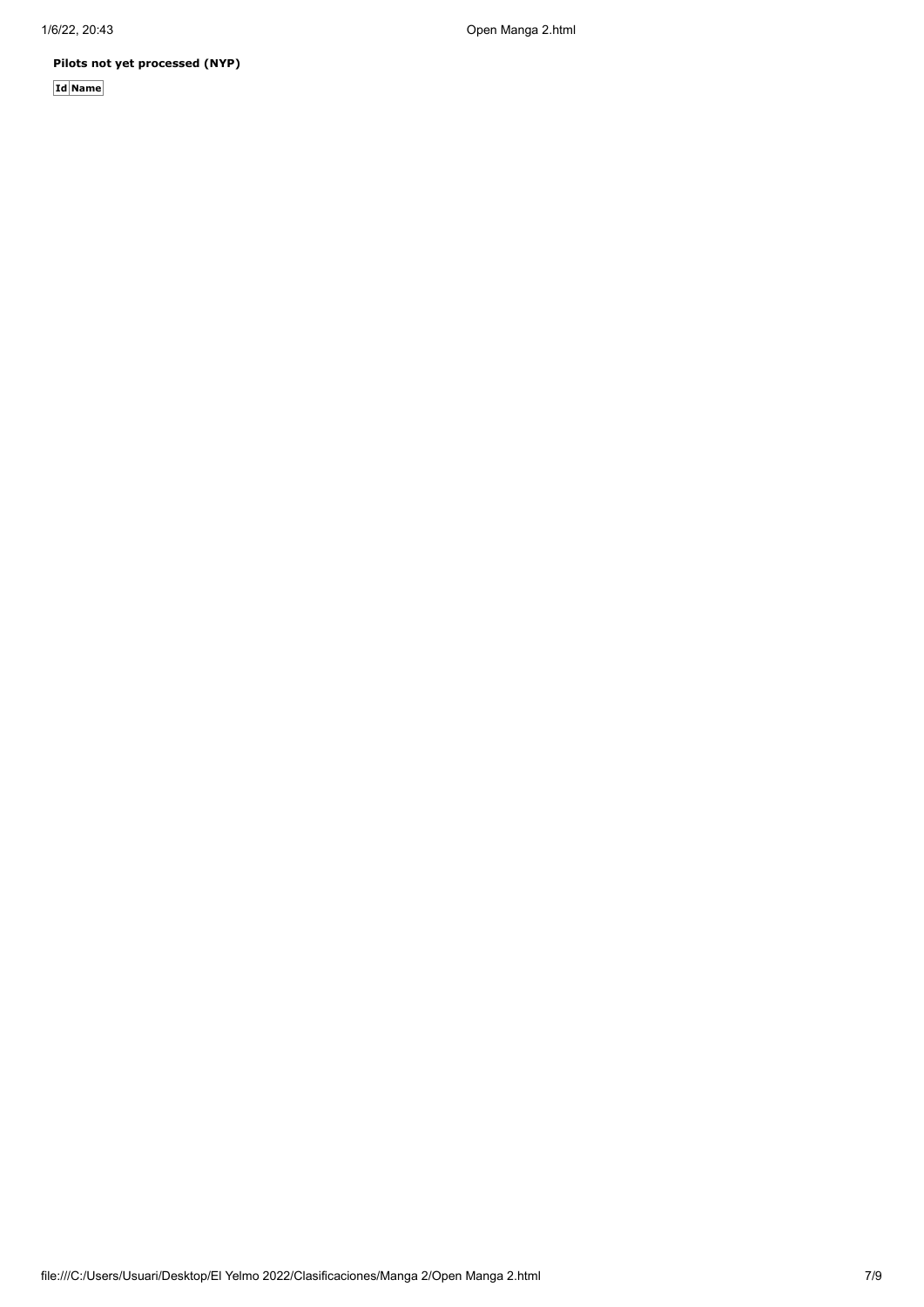#### **Task statistics**

| param                           | value                     |
|---------------------------------|---------------------------|
| ss_distance                     | 70.428                    |
| task_distance                   | 76.787                    |
| launch_to_ess_distance          | 72.159                    |
| no_of_pilots_present            | 140                       |
| no_of_pilots_flying             | 140                       |
| no_of_pilots_lo                 | 104                       |
| no of pilots reaching nom dist  | 100                       |
| no_of_pilots_reaching_es        | 43                        |
| no_of_pilots_reaching_goal      | 36                        |
| sum flown distance              | 7511.89799999999          |
| best_dist                       | 76.787                    |
| best_time                       | 1.8178                    |
| worst_time                      | 3.1703                    |
| qnh_setting                     | 1013.25                   |
| no_of_pilots_in_competition     | 140                       |
| no_of_pilots_landed_before_stop | 0                         |
| sum_dist_over_min               | 6964.442                  |
| sum_real_dist_over_min          | 6964.442                  |
| sum_flown_distances             | 7511.898                  |
| best_real_dist                  | 76.787                    |
| last_finisher_start_time        | 2022-05-30T15:30:00+02:00 |
| last_start_time                 | 2022-05-30T15:30:00+02:00 |
| first_start_time                | 2022-05-30T15:30:00+02:00 |
| first_finish_time               | 2022-05-30T17:19:04+02:00 |
| max_time_to_get_time_points     | 3.166                     |
| goalratio                       | 0.2571                    |
| arrival_weight                  | 0                         |
| departure_weight                | 0                         |
| leading_weight                  | 0.162                     |
| time_weight                     | 0.3011                    |
| distance_weight                 | 0.5369                    |
| smallest_leading_coefficient    | 1.2122                    |
| available_points_distance       | 536.8873                  |
| available_points_time           | 301.1127                  |
| available_points_departure      | 0                         |
| available_points_leading        | 162                       |
| available_points_arrival        | 0                         |
| time_validity                   | 1                         |
| launch_validity                 | 1                         |
| distance_validity               | 1                         |
| stop_validity                   | 1                         |
| day_quality                     | 1                         |
| ftv_day_validity                | 0.9938                    |
| time_points_stop_correction     | 0                         |
|                                 |                           |

#### **Scoring formula settings**

| param      | value   |
|------------|---------|
| id         | GAP2021 |
| min dist   |         |
| nom dist   | 40      |
| nom time   |         |
| nom launch | 0.96    |